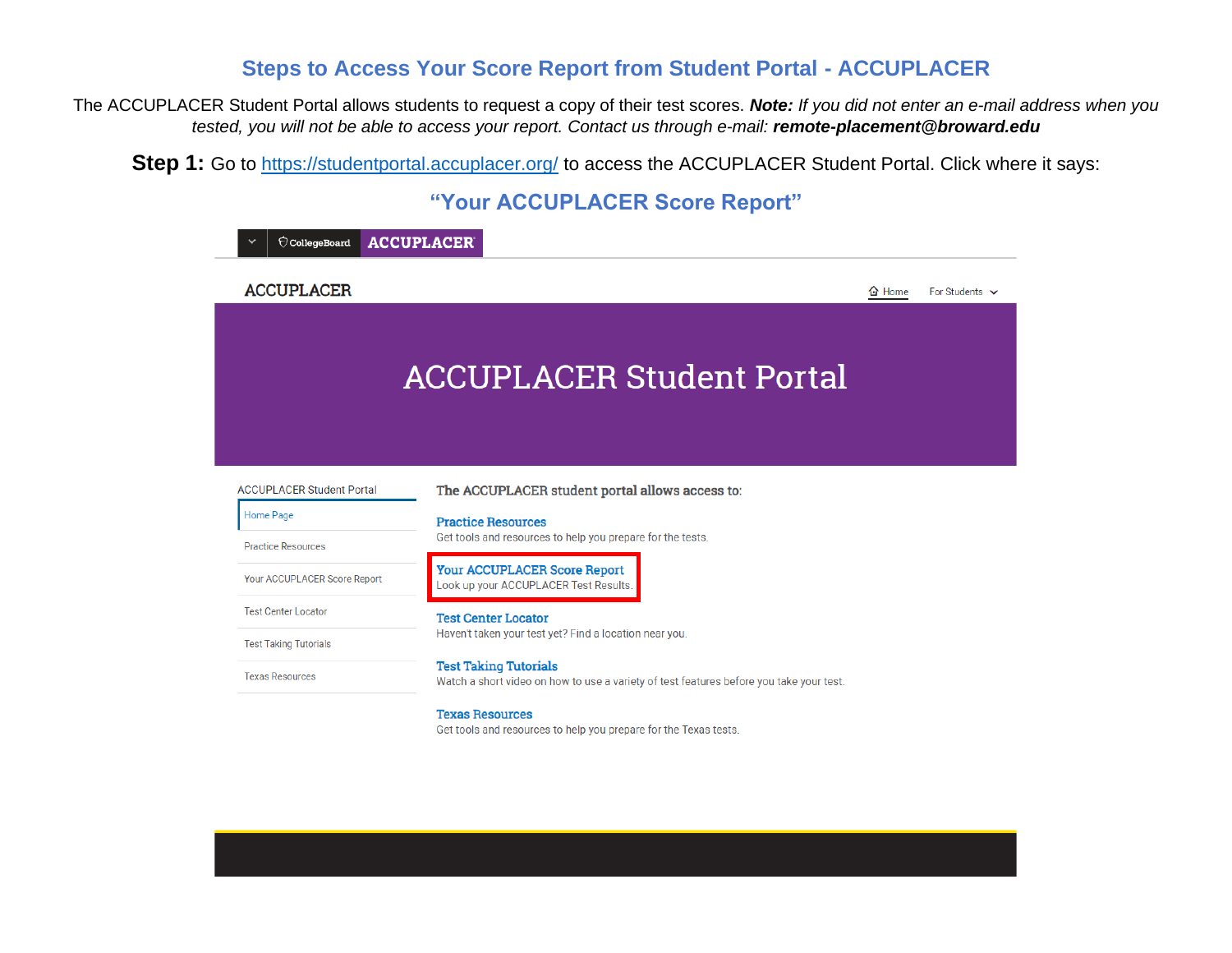**Step 2:** Under **"Find Your Test Results"** screen, enter the same information that you provide when registering for your test.

Our institution information is as follows:

**Institution Country: United States**

**Institution State: Florida**

**Student Institution: Broward College**

Select **"Search"** once finished.

# **ACCUPLACER Student Portal**

**ACCUPLACER Student Portal** 

Your ACCUPLACER Score Report

#### Your ACCUPLACER Score Report

Looking for your ACCUPLACER placement test results? Enter your information below and if found, click Send Reports and we'll email you a link to view and print your test results. If you cannot remember your Student ID, please contact your Institution.

**Test Center Locator** 

**Practice Resources** 

Home Page

Click here for Instructions to retrieve and share your Individual Score Report (ISR).

| All fields are required and refer to where you took the test. |                          |                            |                             |   |
|---------------------------------------------------------------|--------------------------|----------------------------|-----------------------------|---|
|                                                               |                          |                            |                             |   |
| Student ID                                                    | <b>First Name</b>        | Last Name                  | Date of Birth<br>MM/DD/YYYY | 曲 |
| <b>Institution Country</b>                                    | <b>Institution State</b> | <b>Student Institution</b> |                             |   |
| <b>United States</b>                                          | Florida<br>$\checkmark$  | <b>Broward College</b>     |                             | ÷ |
|                                                               |                          |                            |                             |   |
|                                                               |                          |                            | Search<br><b>Reset</b>      |   |
|                                                               |                          | A Find your Test Results   |                             |   |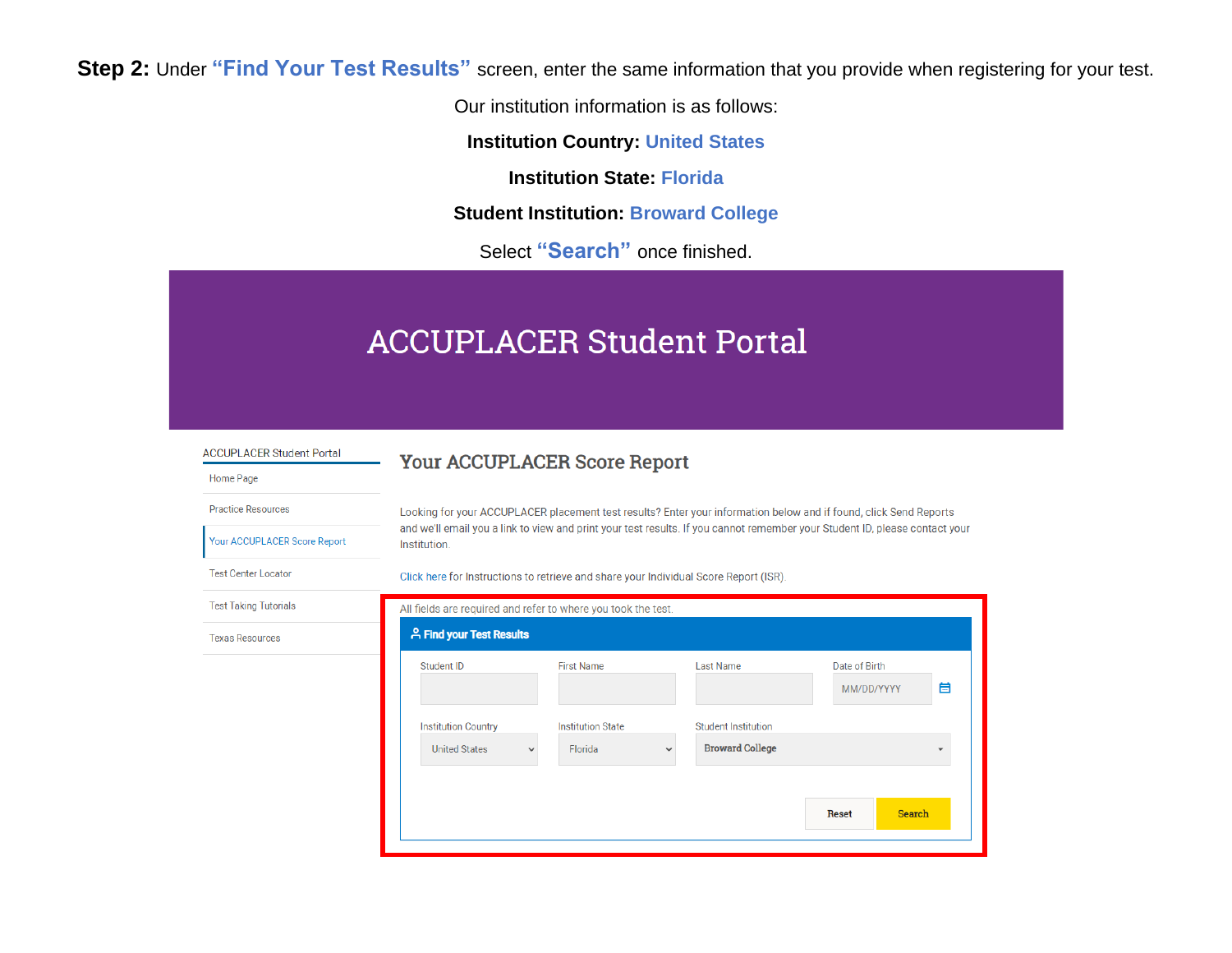**Step 3:** You should now see a window below **"Find Your Test Results"** that says, **"Search Result"**. Verify that the e-mail address shown is your active e-mail (you will receive your scores through this e-mail).

| <b>ACCUPLACER Student Portal</b> | <b>Your ACCUPLACER Score Report</b>                                                                                                         |                          |                                        |                               |  |
|----------------------------------|---------------------------------------------------------------------------------------------------------------------------------------------|--------------------------|----------------------------------------|-------------------------------|--|
| Home Page                        |                                                                                                                                             |                          |                                        |                               |  |
| <b>Practice Resources</b>        | Looking for your ACCUPLACER placement test results? Enter your information below and if found, click Send Reports                           |                          |                                        |                               |  |
| Your ACCUPLACER Score Report     | and we'll email you a link to view and print your test results. If you cannot remember your Student ID, please contact your<br>Institution. |                          |                                        |                               |  |
| <b>Test Center Locator</b>       | Click here for Instructions to retrieve and share your Individual Score Report (ISR).                                                       |                          |                                        |                               |  |
| <b>Test Taking Tutorials</b>     | All fields are required and refer to where you took the test.                                                                               |                          |                                        |                               |  |
| <b>Texas Resources</b>           | <b>A Find your Test Results</b>                                                                                                             |                          |                                        |                               |  |
|                                  | <b>Student ID</b>                                                                                                                           | <b>First Name</b>        | <b>Last Name</b>                       | Date of Birth                 |  |
|                                  | s22222222                                                                                                                                   | Sammy                    | Seahawk                                | 崮<br>01/01/1961               |  |
|                                  | <b>Institution Country</b>                                                                                                                  | <b>Institution State</b> | <b>Student Institution</b>             |                               |  |
|                                  | <b>United States</b><br>v                                                                                                                   | Florida                  | <b>Broward College</b><br>$\checkmark$ |                               |  |
|                                  |                                                                                                                                             |                          |                                        |                               |  |
|                                  |                                                                                                                                             |                          |                                        | <b>Search</b><br><b>Reset</b> |  |
|                                  |                                                                                                                                             |                          |                                        |                               |  |
|                                  | $\boxdot$ Search Result                                                                                                                     |                          |                                        |                               |  |
|                                  | A link to your test results will be emailed to you.                                                                                         |                          |                                        |                               |  |
|                                  | Student email found.<br>Send results to sou***********@broward.edu                                                                          |                          |                                        |                               |  |
|                                  | Need help viewing your scores? Get Support                                                                                                  |                          |                                        | <b>Send Reports</b>           |  |

Click **"Send Reports"** to receive an e-mail with your Individual Score Report**. If you are experiencing difficulties during this step, you can contact us through e-mail [\(remote-placement@broward.edu\)](mailto:remote-placement@broward.edu) and we will locate your account information for you.**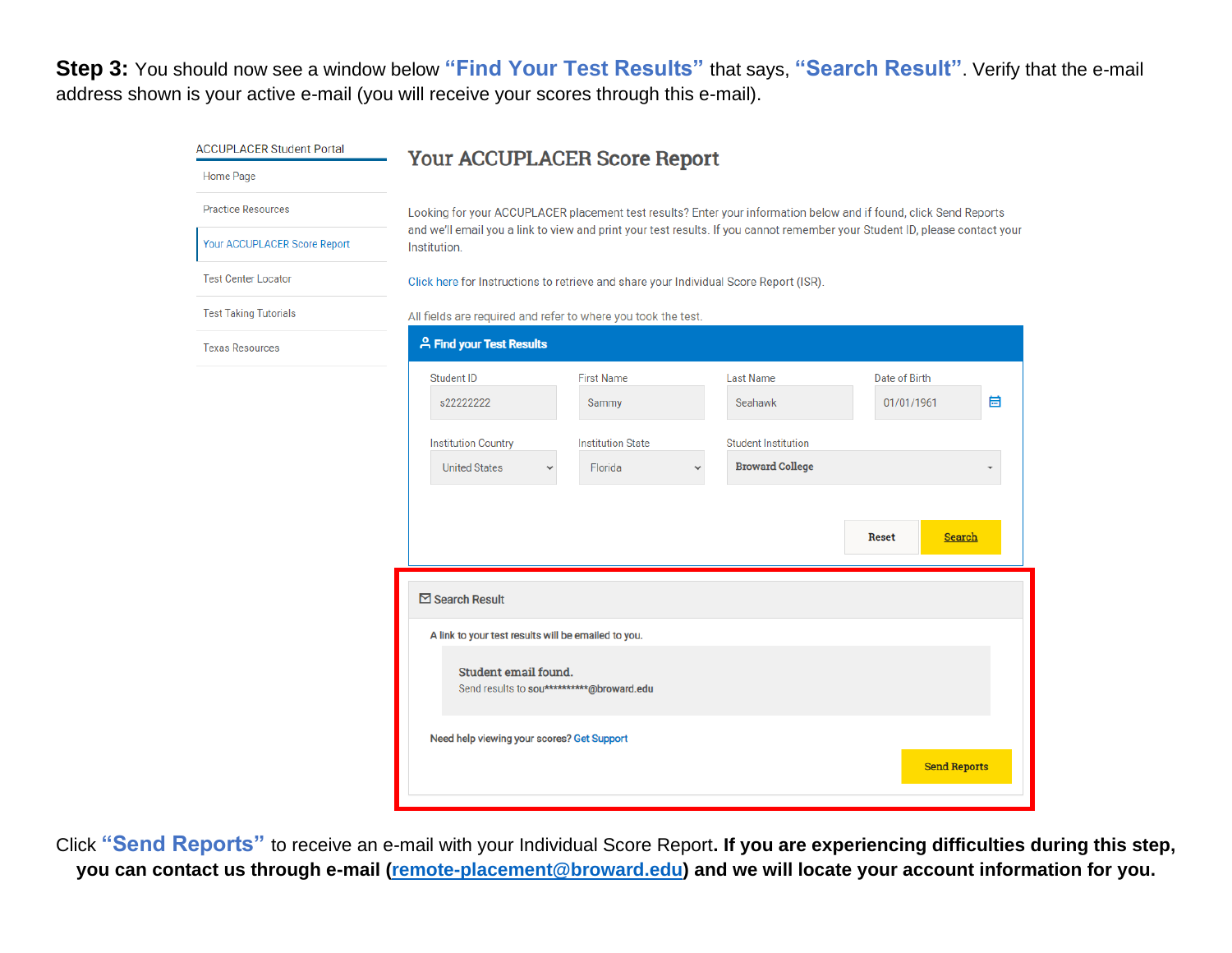**Step 4:** Read the College Board Privacy Policy, check the box that confirms you have read it, and choose to Accept.

|         | College Board Privacy Policy                                                                                                                                                                                                                                                                                                                                                                                                                                                                            | $\times$ |  |
|---------|---------------------------------------------------------------------------------------------------------------------------------------------------------------------------------------------------------------------------------------------------------------------------------------------------------------------------------------------------------------------------------------------------------------------------------------------------------------------------------------------------------|----------|--|
|         | Your educational institution (school) has registered you for this ACCUPLACER® test, which College Board delivers to you on behalf of your school. The ACCUPLACER test,<br>platform, and system ("ACCUPLACER System") are operated by, and are the property of, College Board (also "us" or "we"). By using this System and taking the<br>ACCUPLACER test, you consent to the terms of this privacy policy, including the use of Student Data (defined below) and proctoring (described below).          |          |  |
|         | The data you provide through the ACCUPLACER System, including test scores, test-related data, and personally identifiable information (such as your name, address,<br>phone number, email address, student ID, date of birth, gender, and ethnicity) ("Student Data") is subject to this Privacy Policy.                                                                                                                                                                                                |          |  |
|         | Collection, Use, and Disclosure of Student Data                                                                                                                                                                                                                                                                                                                                                                                                                                                         |          |  |
|         | We collect Student Data when you use the ACCUPLACER System.                                                                                                                                                                                                                                                                                                                                                                                                                                             |          |  |
|         | We may collect Student Data from your educational institution.                                                                                                                                                                                                                                                                                                                                                                                                                                          |          |  |
|         | The ACCUPLACER System monitors traffic by automatically recording every visitor's host, domain name, pages visited, length of user sessions, browser type and/or IP<br>address. This information does not contain personally identifiable information.                                                                                                                                                                                                                                                  |          |  |
|         | We use Student Data to enable you to take ACCUPLACER tests, score your ACCUPLACER tests, send you score reports, and otherwise perform services on behalf of your<br>school. We may use Student Data to investigate potential test security incidents, protect and enhance test security, improve ACCUPLACER tests and the ACCUPLACER<br>System, enable and administer our business, exercise quality control, provide customer service, conduct internal research, and for other legitimate interests. |          |  |
|         | We disclose Student Data to your school and as directed by your school. You may also choose to share your score reports with educational institutions other than your<br>school.                                                                                                                                                                                                                                                                                                                        |          |  |
|         | We may disclose Student Data to the subcontractors we use to operate the ACCUPLACER System, including, without limitation, Pearson. We may disclose Student Data<br>to our research partners for the purposes of performing predictive analysis and testing outcomes. Our subcontractors and partners are subject to College Board<br>confidentiality terms and privacy policies.                                                                                                                       |          |  |
|         | We may disclose aggregated and/or deidentified Student Data, including, without limitation, to external researchers.                                                                                                                                                                                                                                                                                                                                                                                    |          |  |
| Decline | □ I have read and agree to the Privacy Policy *                                                                                                                                                                                                                                                                                                                                                                                                                                                         | Ассет    |  |
|         |                                                                                                                                                                                                                                                                                                                                                                                                                                                                                                         |          |  |

**Step 5:** Check your e-mail for a message from ACCUPLACER with the subject **"Your ACCUPLACER Test Results"**.

Click **"View ISR"**. *Note: if you do not see it in your e-mail, check your spam.*